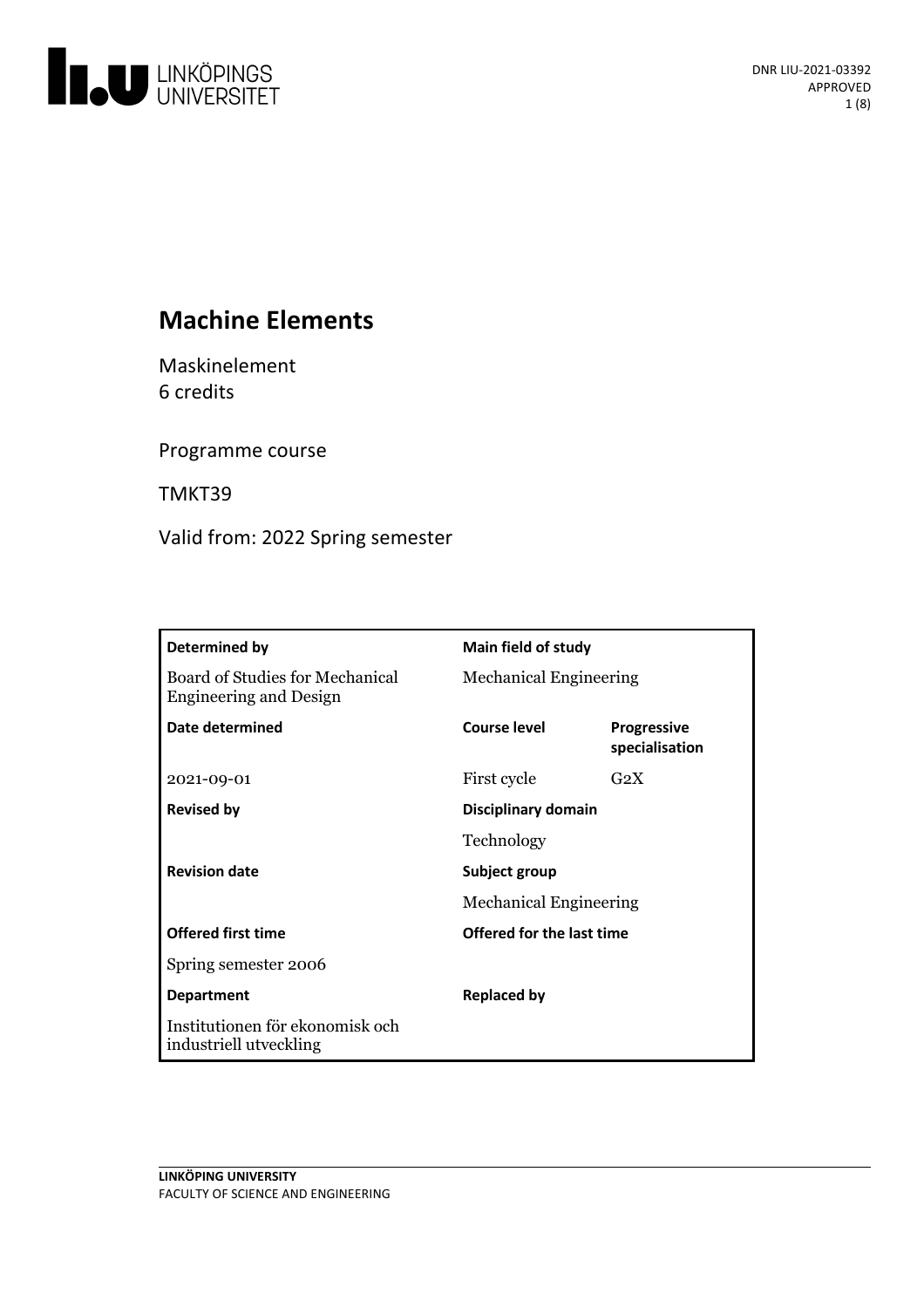## Course offered for

- Master of Science in Industrial Engineering and Management
- Master of Science in Industrial Engineering and Management International
- Master of Science in Design and Product Development
- Master of Science in Mechanical Engineering

## Prerequisites

Mathematics, physics, mechanics, solid mechanics and engineering materials

## Intended learning outcomes

This course gives a general description of design, function and use of machine elements. After the course the student shuold be able to:

- understand and describe the function of the most common machine elements.<br>• analyze the function of different machine elements use in mechanical
- 
- designs.<br>• design and dimension machine elements in mechanical systems.<br>• compare and evaluate the suitability of fastening and transmission
- elements in mechanical systems
- discuss the plausibility of the results.

## Course content

Fastening elements (bolted joints, springs, shaft connections) and Transmission elements (gears, couplings, brakes, belt drives, bearings).

## Teaching and working methods

The basic content is given in lectures, and in supervised exercises. In a laboratory exercise the practical build-up of some elements is demonstrated.

## Examination

| UPG <sub>2</sub> | Optional work       | o credits   | U.G        |
|------------------|---------------------|-------------|------------|
| LAB4             | Laboratory work     | 0.5 credits | U.G        |
| DIT <sub>1</sub> | Digital examination | 5.5 credits | U, 3, 4, 5 |

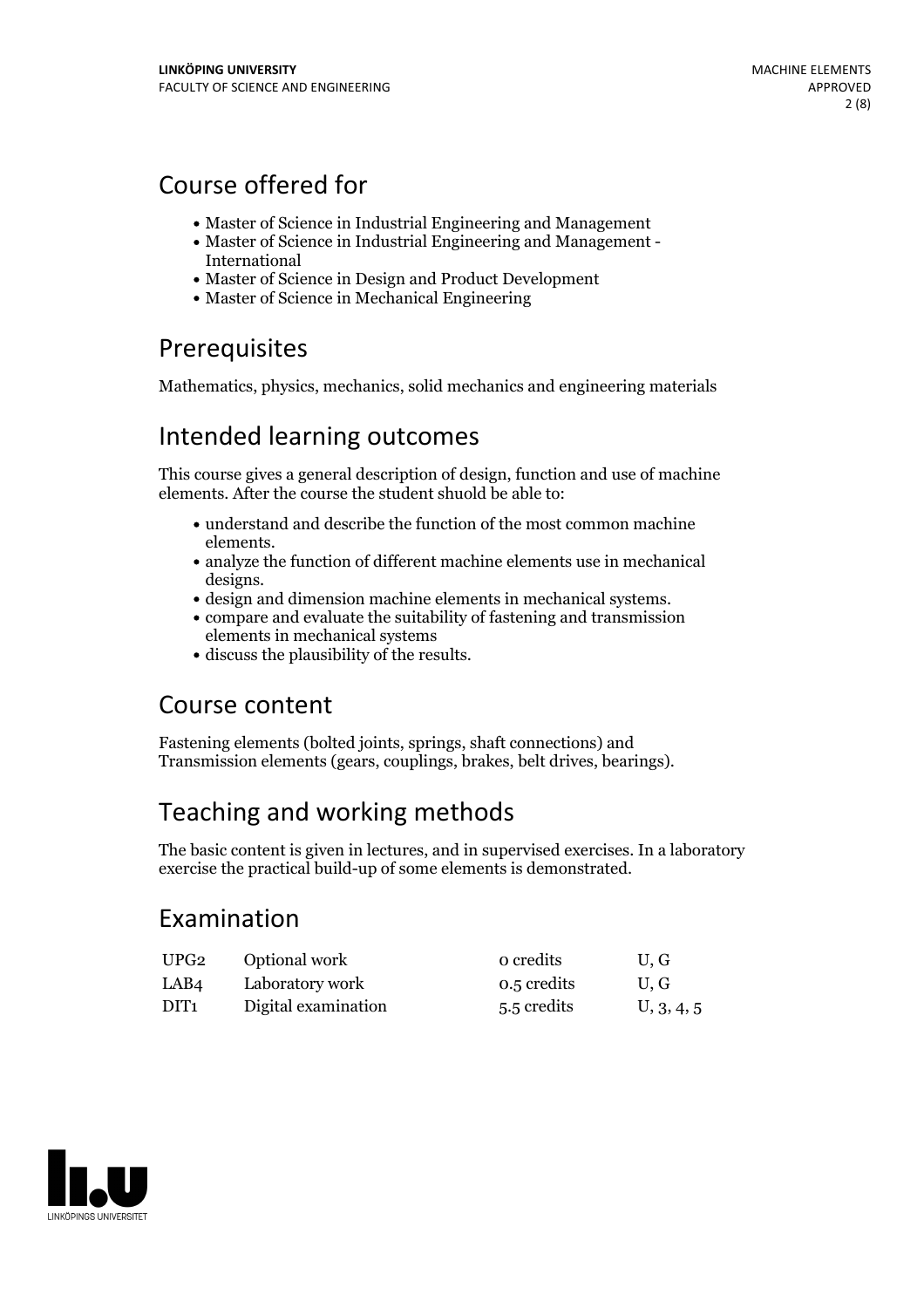## Grades

Four-grade scale, LiU, U, 3, 4, 5

## Other information

### **Supplementarycourses**

TMME14 - Machine elements, second course

### **About teaching and examination language**

The teaching language is presented in the Overview tab for each course. The examination language relates to the teaching language as follows:

- If teaching language is "Swedish", the course as a whole could be given in Swedish, or partly in English. Examination language is Swedish, but parts
- of the examination can be in English. If teaching language is "English", the course as <sup>a</sup> whole is taught in English. Examination language is English. If teaching language is "Swedish/English", the course as <sup>a</sup> whole will be
- taught in English if students without prior knowledge of the Swedish language participate. Examination language is Swedish or English depending on teaching language.

### **Other**

The course is conducted in a manner where both men's and women's experience and knowledge are made visible and developed.

The planning and implementation of a course should correspond to the course syllabus. The course evaluation should therefore be conducted with the course syllabus as a starting point.

If special circumstances prevail, the vice-chancellor may in a special decision specify the preconditions for temporary deviations from this course syllabus, and delegate the right to take such decisions.

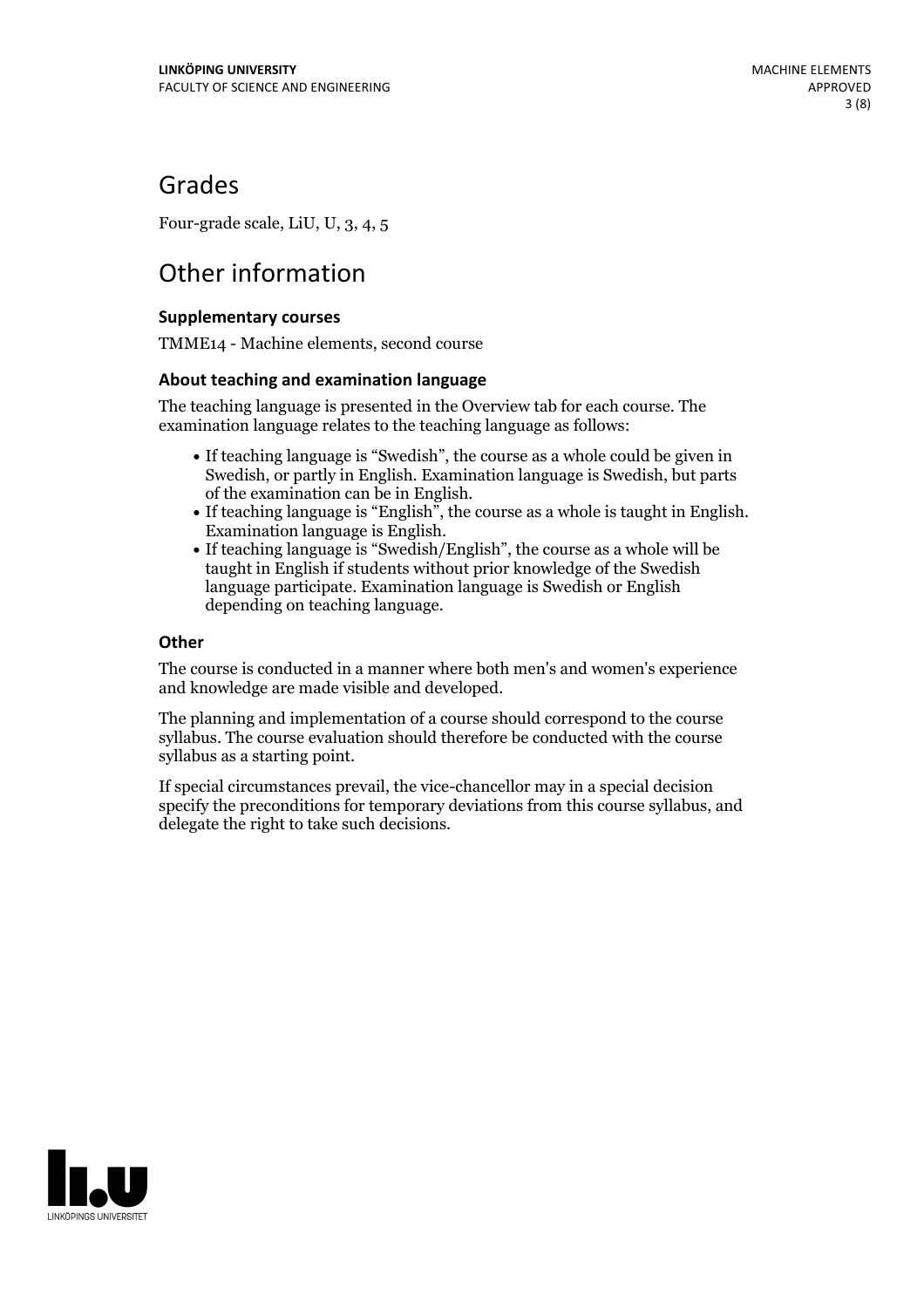## **Common rules**

### Course syllabus

A syllabus must be established for each course. The syllabus specifies the aim and contents of the course, and the prior knowledge that a student must have in order to be able to benefit from the course.

## Timetabling

Courses are timetabled after a decision has been made for this course concerning its assignment to a timetable module.

### Interruption in and deregistration from a course

The LiU decision, Guidelines concerning confirmation of participation in education (Dnr LiU-2020-02256), states that interruptions in study are to be recorded in Ladok. Thus, all students who do not participate in a course for which they have registered must record the interruption, such that the registration on the course can be removed. Deregistration from or interrupting a course is carried out using <sup>a</sup> web-based form: https://www.lith.liu.se/for- [studenter/kurskomplettering?l=en.](https://www.lith.liu.se/for-studenter/kurskomplettering?l=en)

## Cancelled courses and changes to the course syllabus

Courses with few participants (fewer than 10) may be cancelled or organised in a manner that differs from that stated in the course syllabus. The Dean is to deliberate and decide whether a course is to be cancelled or changed from the course syllabus.

## Guidelines relating to examinations and examiners

For details, see Guidelines for education and examination for first-cycle and second-cycle education at Linköping University, Dnr LiU-2020-04501 [\(http://styrdokument.liu.se/Regelsamling/VisaBeslut/917592\)](http://styrdokument.liu.se/Regelsamling/VisaBeslut/917592).

An examiner must be employed as a teacher at LiU according to the LiU Regulations for Appointments, Dnr LiU-2021-01204 [\(https://styrdokument.liu.se/Regelsamling/VisaBeslut/622784](https://styrdokument.liu.se/Regelsamling/VisaBeslut/622784)). For courses in second-cycle, the following teachers can be appointed as examiner: Professor (including Adjunct and Visiting Professor), Associate Professor (including Adjunct), Senior Lecturer (including Adjunct and Visiting Senior Lecturer), Research Fellow, or Postdoc. For courses in first-cycle, Assistant Lecturer (including Adjunct and Visiting Assistant Lecturer) can also be appointed as examiner in addition to those listed for second-cycle courses. In exceptional cases, a Part-time Lecturer can also be appointed as an examiner at both first- and second cycle, see Delegation of authority for the Board of Faculty of Science and Engineering.

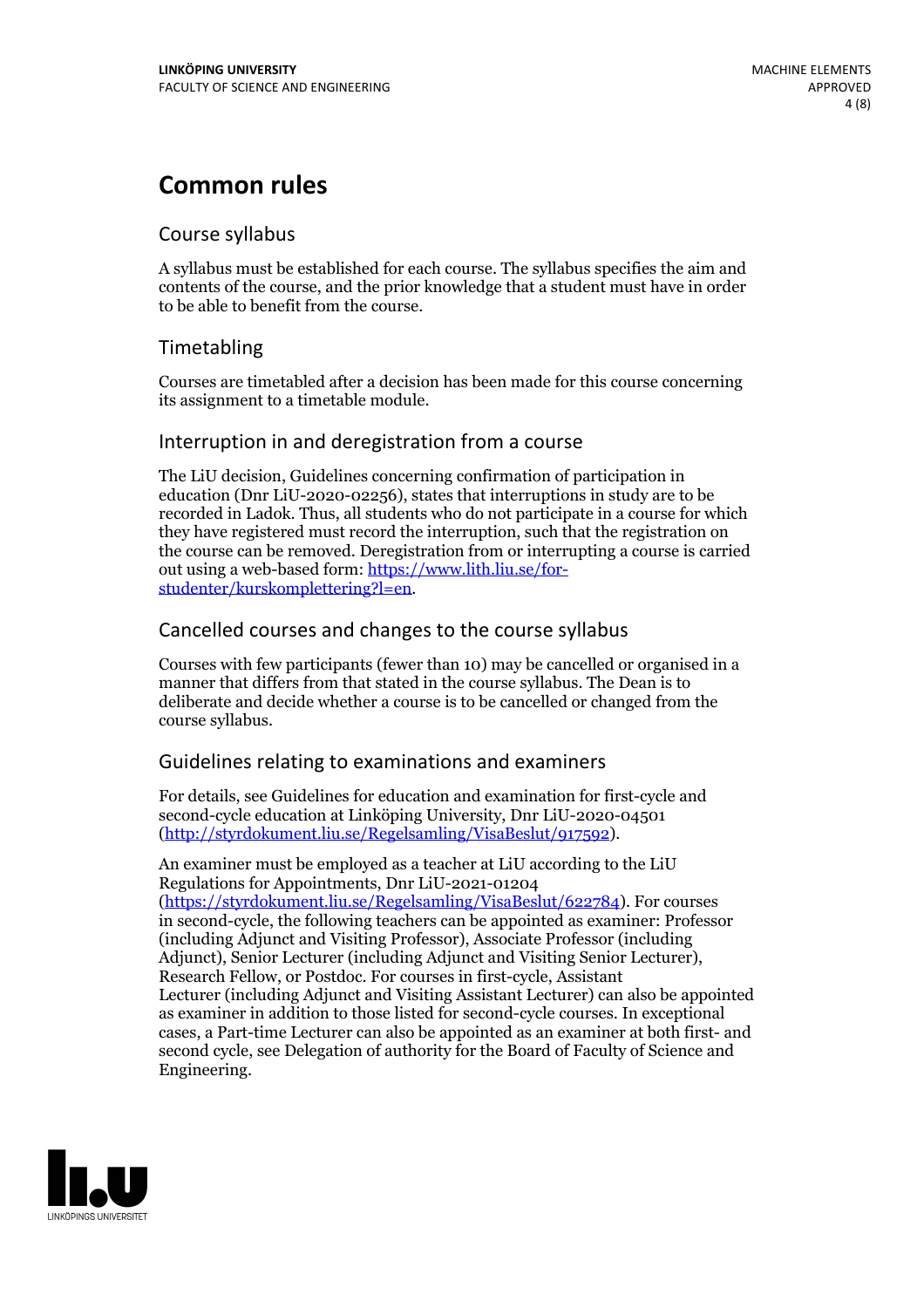## Forms of examination

#### **Principles for examination**

Written and oral examinations and digital and computer-based examinations are held at least three times a year: once immediately after the end of the course, once in August, and once (usually) in one of the re-examination periods. Examinations held at other times are to follow a decision of the faculty programme board.

Principles for examination scheduling for courses that follow the study periods:

- courses given in VT1 are examined for the first time in March, with re-examination in June and August
- courses given in VT2 are examined for the first time in May, with re-examination in August and October
- courses given in HT1 are examined for the first time in October, with re-examination in January and August
- courses given in HT2 are examined for the first time in January, with re-examination in March and in August.

The examination schedule is based on the structure of timetable modules, but there may be deviations from this, mainly in the case of courses that are studied and examined for several programmes and in lower grades (i.e. 1 and 2).

Examinations for courses that the faculty programme board has decided are to be held in alternate years are held three times during the school year in which the course is given according to the principles stated above.

Examinations for courses that are cancelled orrescheduled such that they are not given in one or several years are held three times during the year that immediately follows the course, with examination scheduling that corresponds to the scheduling that was in force before the course was cancelled or rescheduled.

When a course, or a written examination (TEN, DIT, DAT), is given for the last time, the regular examination and two re-examinations will be offered. Thereafter, examinations are phased out by offering three examinations during the following academic year at the same times as the examinations in any substitute course. If there is no substitute course, three examinations will be offered during re- examination periods during the following academic year. Other examination times are decided by the faculty programme board. In all cases above, the examination is also offered one more time during the academic year after the following, unless the faculty programme board decides otherwise. In total, 6 re-examinations are offered, of which 2 are regular re-examinations. In the examination registration system, the examinations given for the penultimate time and the last time are denoted.

If a course is given during several periods of the year (for programmes, or on different occasions for different programmes) the faculty programme board or boards determine together the scheduling and frequency of re-examination occasions.

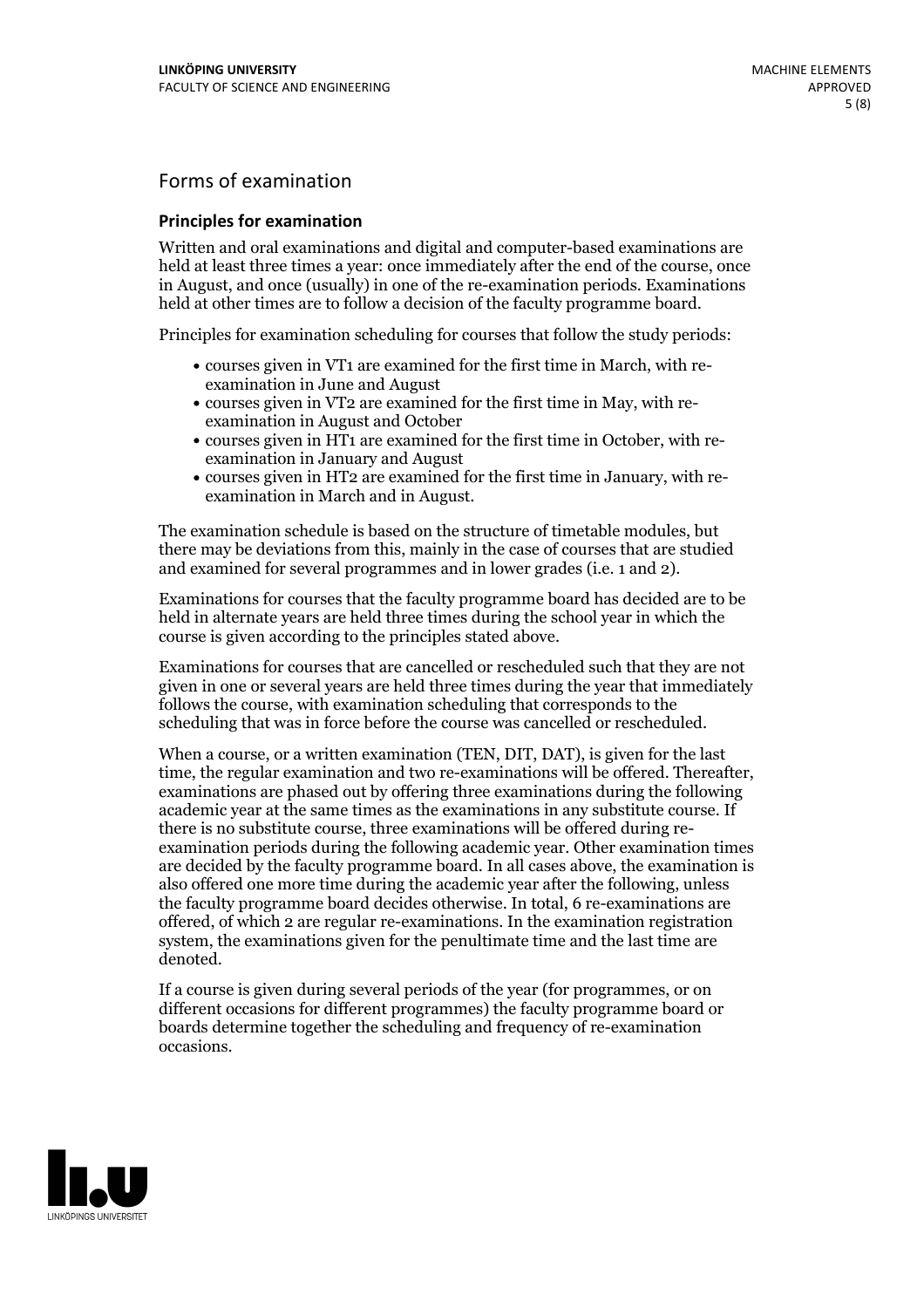### **Retakes of other forms of examination**

Regulations concerning retakes of other forms of examination than written examinations and digital and computer-based examinations are given in the LiU guidelines for examinations and examiners, [http://styrdokument.liu.se/Regelsamling/VisaBeslut/917592.](http://styrdokument.liu.se/Regelsamling/VisaBeslut/917592)

#### **Course closure**

For Decision on Routines for Administration of the Discontinuation of Educational Programs, Freestanding Courses and Courses in Programs, see DNR LiU-2021-04782. After a decision on closure and after the end of the discontinuation period, the students are referred to a replacement course (or similar) according to information in the course syllabus or programme syllabus. If a student has passed some part/parts of a closed program course but not all, and there is an at least partially replacing course, an assessment of crediting can be made. Any crediting of course components is made by the examiner.

#### **Registration for examination**

In order to take an written, digital or computer-based examination, registration in advance is mandatory, see decision in the university's rule book [https://styrdokument.liu.se/Regelsamling/VisaBeslut/622682.](https://styrdokument.liu.se/Regelsamling/VisaBeslut/622682) An unregistered student can thus not be offered a place. The registration is done at the Student Portal or in the LiU-app during the registration period. The registration period opens 30 days before the date of the examination and closes 10 days before the date of the examination. Candidates are informed of the location of the examination by email, four days in advance.

### **Code of conduct for students during examinations**

Details are given in a decision in the university's rule book: <http://styrdokument.liu.se/Regelsamling/VisaBeslut/622682>.

#### **Retakes for higher grade**

Students at the Institute of Technology at LiU have the right to retake written examinations and digital and computer-based examinations in an attempt to achieve a higher grade. This is valid for all examination components with code "TEN", "DIT" and "DAT". The same right may not be exercised for other examination components, unless otherwise specified in the course syllabus.

A retake is not possible on courses that are included in an issued degree diploma.

#### **Grades**

The grades that are preferably to be used are Fail (U), Pass (3), Pass not without distinction  $(4)$  and Pass with distinction  $(5)$ .

- Grades U, 3, 4, 5 are to be awarded for courses that have written or digital examinations.<br>• Grades Fail (U) and Pass (G) may be awarded for courses with a large
- degree of practical components such as laboratory work, project work and

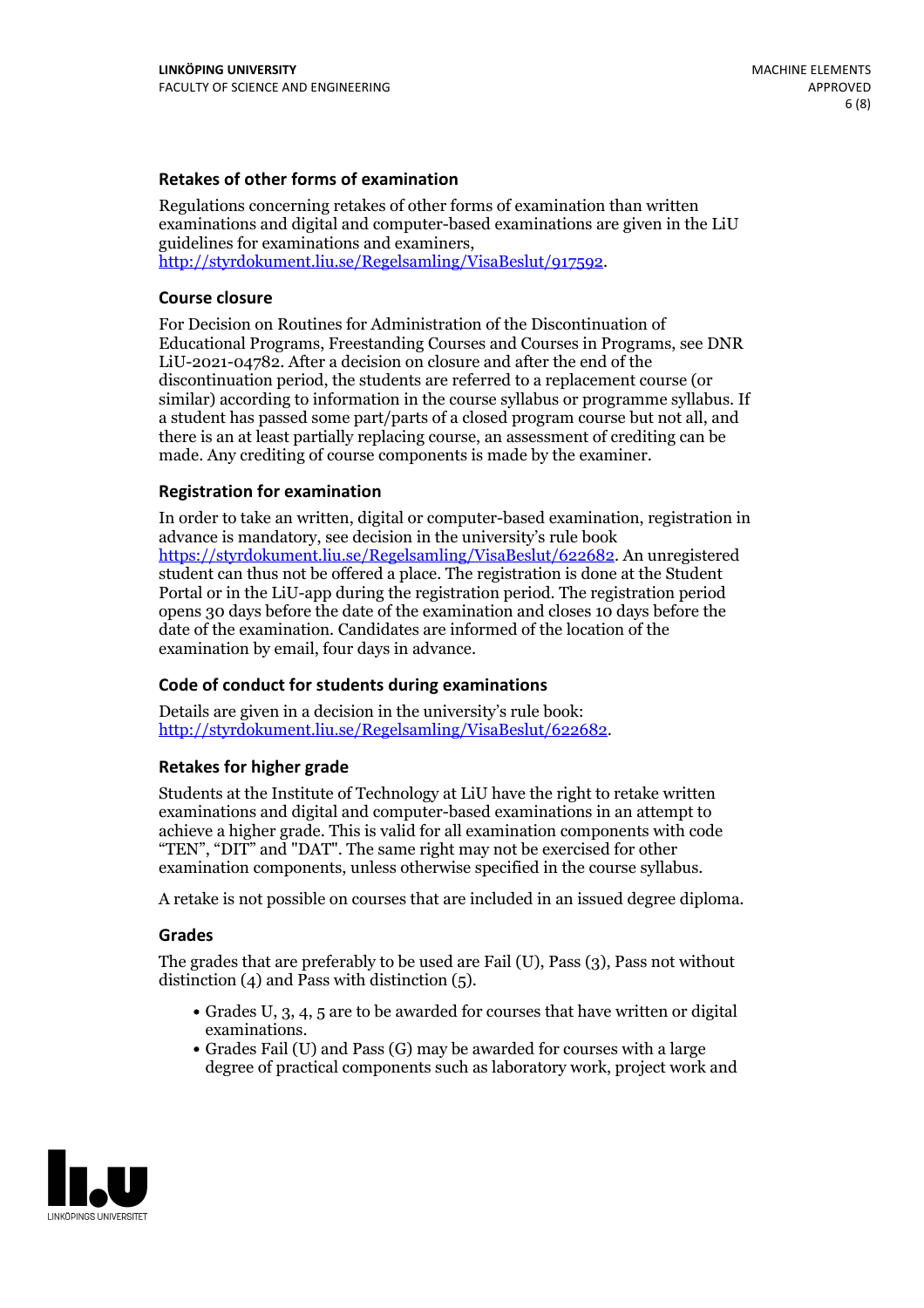group work.<br>• Grades Fail (U) and Pass (G) are to be used for degree projects and other independent work.

### **Examination components**

The following examination components and associated module codes are used at the Faculty of Science and Engineering:

- Grades U, 3, 4, 5 are to be awarded for written examinations (TEN) and
- digital examinations (DIT).<br>• Examination components for which the grades Fail (U) and Pass (G) may be awarded are laboratory work (LAB), project work (PRA), preparatory written examination (KTR), digital preparatory written examination (DIK), oral examination (MUN), computer-based examination (DAT), home
- assignment (HEM), and assignment (UPG).<br>• Students receive grades either Fail (U) or Pass (G) for other examination components in which the examination criteria are satisfied principally through active attendance such as tutorial group (BAS) or examination item
- (MOM).<br>• Grades Fail (U) and Pass (G) are to be used for the examination components Opposition (OPPO) and Attendance at thesis presentation (AUSK) (i.e. part of the degree project).

In general, the following applies:

- 
- Mandatory course components must be scored and given <sup>a</sup> module code. Examination components that are not scored, cannot be mandatory. Hence, it is voluntary to participate in these examinations, and the voluntariness must be clearly stated. Additionally, if there are any associated conditions to
- the examination component, these must be clearly stated as well.<br>• For courses with more than one examination component with grades U,3,4,5, it shall be clearly stated how the final grade is weighted.

For mandatory components, the following applies (in accordance with the LiU Guidelines for education and examination for first-cycle and second-cycle education at Linköping University,<br>[http://styrdokument.liu.se/Regelsamling/VisaBeslut/917592\)](http://styrdokument.liu.se/Regelsamling/VisaBeslut/917592):

If special circumstances prevail, and if it is possible with consideration of the nature of the compulsory component, the examiner may decide to replace the compulsory component with another equivalent component.

For possibilities to alternative forms of examinations, the following applies (in accordance with the LiU Guidelines for education and examination for first-cycle [http://styrdokument.liu.se/Regelsamling/VisaBeslut/917592\)](http://styrdokument.liu.se/Regelsamling/VisaBeslut/917592):

If the LiU coordinator for students with disabilities has granted a student the right to an adapted examination for a written examination in an examination hall, the student has the right to it.